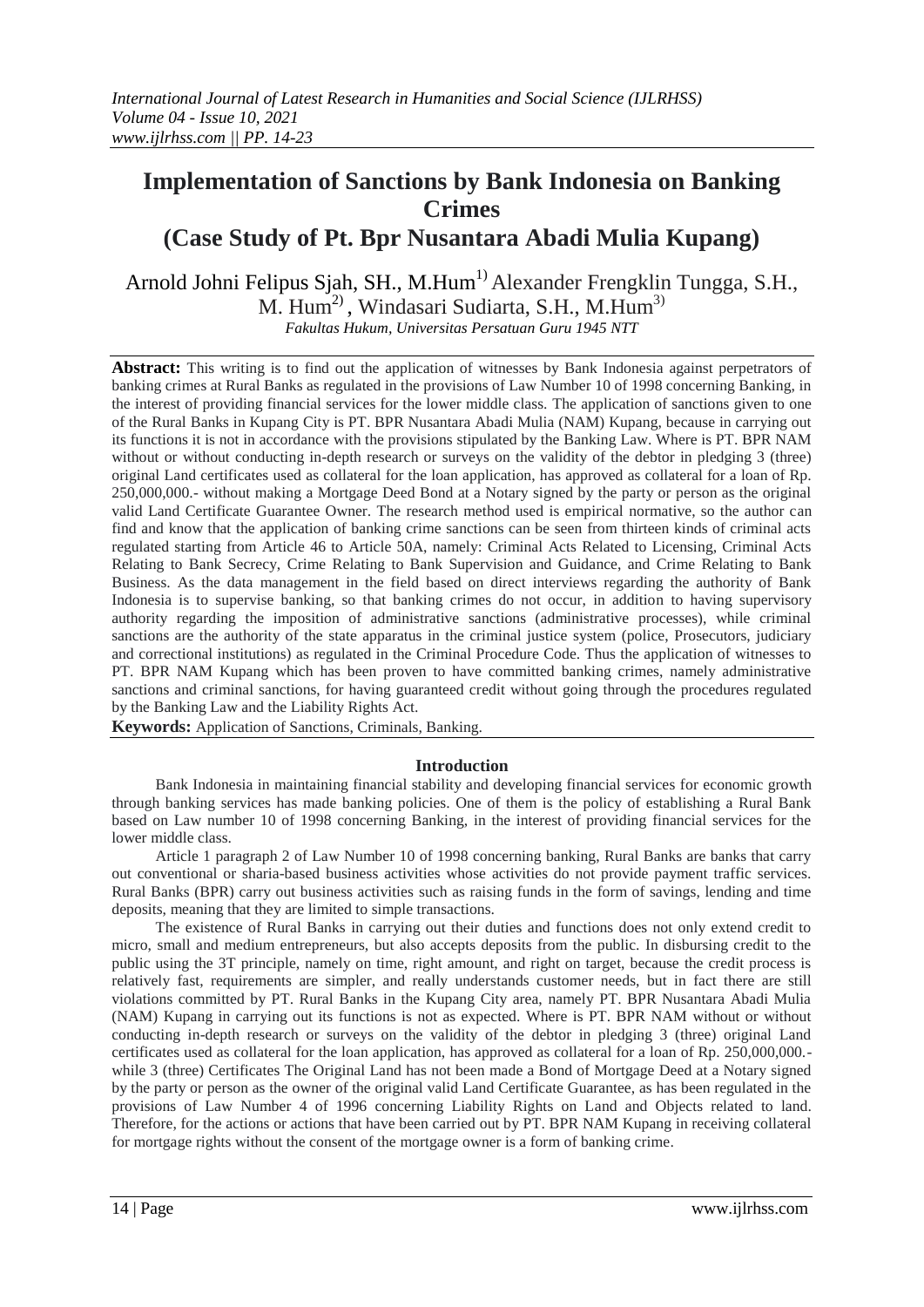### *www.ijlrhss.com || PP. 14-23*

The existence of the banking crime problem, Bank Indonesia as the Central Bank that supervises banking services in handling follow up on the problem has given sanctions in accordance with the provisions of the applicable banking law.

Based on the foregoing, the authors are interested in writing a paper entitled Application of Sanctions by Bank Indonesia to Banking Crimes (Case Study of PT. BPR Nusantara Abadi Mulia (NAM) Kupang).

### **Problem Formulation**

- 1. How are Sanctions Implemented by Bank Indonesia on Banking Crimes?
- 2. How is Law Enforcement for PT. BPR NAM Kupang which has received a mortgage guarantee without the procedures regulated in the Mortgage Law ?

#### **Discussion**

The type of research used by the author in this research is normative-empirical research, in order to see how the application of sanctions by Bank Indonesia to the perpetrators of banking crimes (Case Study of PT. BPR Nusantara Abadi Mulia (NAM) Kupang).

### **1. Position Case**

In about November 2013, Eni Widayati has applied for a credit loan to PT. Bank BPR NAM Kupang in the amount of Rp.250,000,000,- (two hundred and fifty million rupiah) with a guarantee of SIUP PT. TIRTA ARUM GYPSUM owned by Eni Widayati and 3 (three) Certificates of Ownership of the original Land belonging to the Victim (Initials DK, RK and DD) obtained from Andreas Fernandes.

President Director at PT. BPR NAM Kupang in November 2013 without or not conducting in-depth research or surveys on the validity of Eni Widayati pledging the 3 (three) original Land certificates which were used as loan collateral, should have refused instead accepted and approved the loan application of Rp.250,000,000 by Eni Widayati with the guarantee of SIUP PT. Tirta Arum Gypsum and 3 (three) original Land Certificates. Although Eni Widayati and the President Director at PT. BPR NAM Kupang knows that the original 3 (pieces) of Collateral certificates have not or without a Mortgage Deed made at a Notary signed by the Victim as the owner of the original valid Land Certificate Collateral.

That it is clear that Eni Widayati's actions or actions made the Land Ownership Certificate owned by the Victim as collateral or loan collateral without the knowledge and approval of the Victim, as well as the actions of the President Director at PT. BPR NAM Kupang receiving 3 (three) Certificates of Ownership of the Victim's Land which was used as collateral by Eni Widayati without the knowledge and approval of the Victim as the legal Land Owner is an act against the law, because it is not in accordance with the provisions of Law Number 4 1996 concerning Mortgage on Land and objects related to land.

The rules and regulations clearly stipulate that the Granting of Mortgage is preceded by a promise to provide Mortgage as a guarantee for the repayment of certain debts, which is set forth in and is an inseparable part of the debt agreement concerned, another agreement that gives rise to the debt, and the granting of Rights. The mortgage is carried out by making the Deed of Granting Mortgage by PPAT (Article 10 paragraphs (1) and (2) of Law No. 4 of 1996), but by PT. BPR NAM Kupang does not comply with these rules.

Regarding this incident, the victims have reported it to law enforcement authorities in this case the police, then it has been reported to Bank Indonesia representatives of East Nusa Tenggara Province, and the Financial Services Authority of East Nusa Tenggara Province for legal action.

### **2. Reasons for PT. The People's Credit Bank of Nusantara Abadi Mulia Kupang Imposed by Sanctions**

Crime or crime is an act of causing suffering, so it must be prevented or overcome until the application of sanctions. However, preventing or tackling crime is not easy or the steps are the same for every crime. Banking crimes or crimes, for example, cannot be prevented or dealt with in the usual ways, as are criminal acts in general.

Banking crimes or crimes have distinctive characteristics, which distinguish them from other criminal acts, so they must be prevented and dealt with in unique ways. Due to such circumstances, obstacles always arise in efforts to prevent and overcome banking crimes.

As the data obtained by the author from Bank Indonesia, several obstacles have been identified in handling banking crimes, namely:

- 1) There is no common view regarding the use of photocopied documents as evidence and in establishing laws or regulations that are violated in bank crimes;
- 2) The level of understanding of law enforcers towards different and uneven banking activities/operations as well as weak coordination in handling banking cases;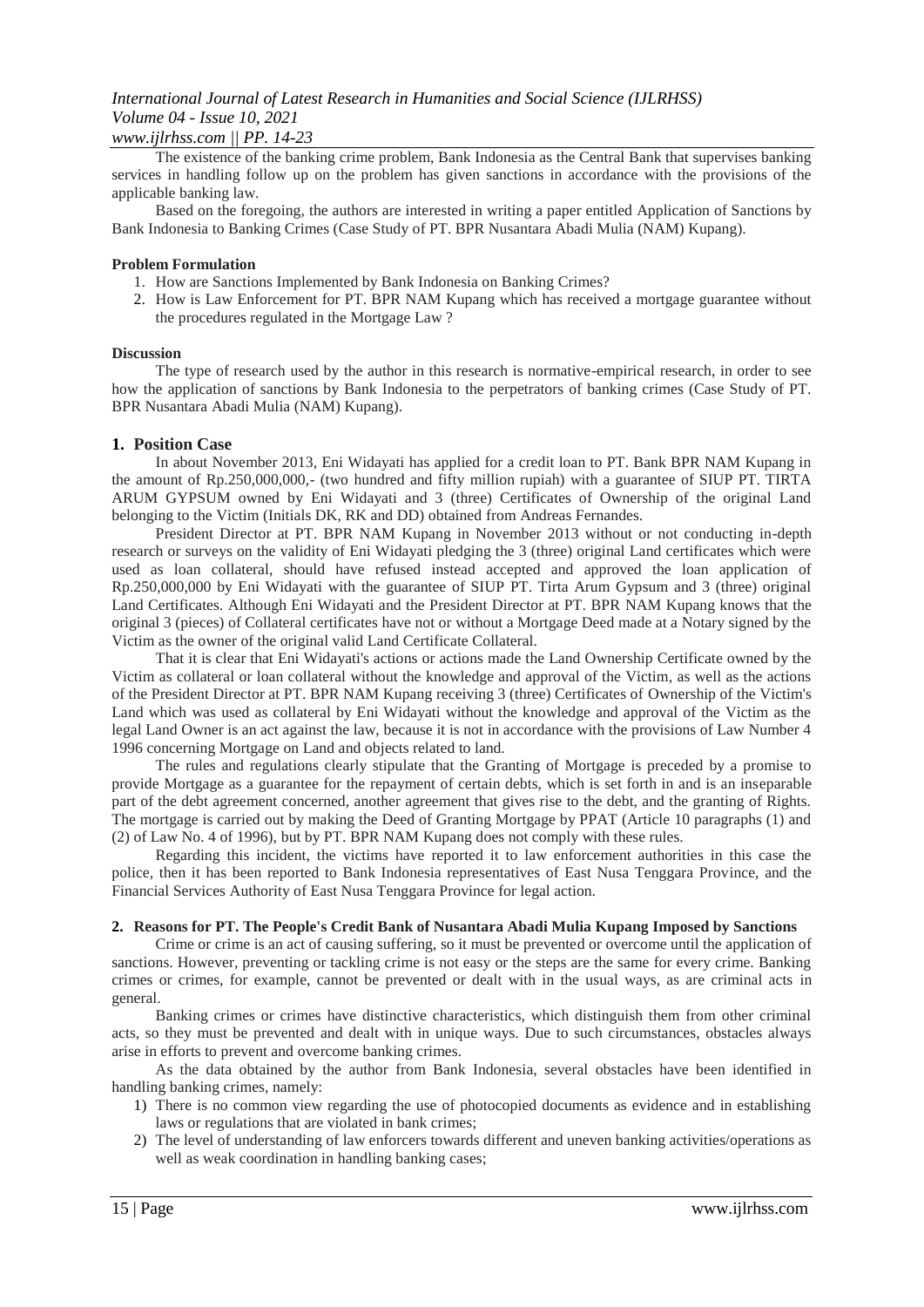*www.ijlrhss.com || PP. 14-23*

- 3) Ineffective follow-up on the handling of cases that have been submitted by Bank Indonesia to investigators;
- 4) There are several cases where the modus operandi is difficult to reveal, which is partly due to the rapid progress or development of information technology.

Of course, these obstacles are not only to be contemplated, but solutions need to be found, considering that these obstacles are in the ranks of law enforcement from upstream to downstream. From legislation that should be made flexible to accept all forms of new developments from technology to be used as evidence to trials in courts full of corruption, collusion and nepotism, as well as the firmness of Bank Indonesia in imposing sanctions on banks that commit crimes.

Law enforcement for crimes classified as banking crimes as regulated in the Banking Law, namely:

- 1) The crime of carrying out banking activities without a permit
- 2) Crimes regarding credit
- 3) Crimes regarding demand deposit traffic

The banking crimes can be categorized as banking crimes, namely:

- 1) A criminal act committed by a person or legal entity (PT., Foundation or cooperative) that practices banking without the approval of the Minister of Finance. The banking practice referred to here is for example: collecting funds from the public in the form of demand deposits, deposits, certificates of deposit, savings and others (article 46).
- 2) Criminal acts committed by bank employees, commissioners or directors who intentionally or negligently make reports to Bank Indonesia regarding their business as well as on profit and loss on a regular basis in accordance with the procedures determined by Bank Indonesia (article 48).
- 3) Criminal acts committed by commissioners, directors or bank employees by destroying, eliminating, obscuring, falsifying, changing to be untrue everything related to "all banking documents" (article 49 paragraph 1).
- 4) Criminal acts committed by commissioners, directors or bank employees that benefit themselves or their families (because of receiving commissions/granting credits that exceed the limit, bank guarantees and all kinds of banking transactions (article 49 paragraph 2).
- 5) A criminal act committed by an affiliate due to an intentional act that allows a violation of banking laws or other regulations (article 50).

Against the above crimes and violations, Law no. 7 of 1992 has stipulated the threat of a fine (which ranges from Rp. 1 to 10 billion) and a prison sentence of 1 year to 15 years. The acts as referred to in Law no. 7 of 1992 has stipulated that the threat of a fine (which ranges from Rp. 1 to 10 billion) and a prison sentence of 1 year to 15 years is classified as a criminal offense, meaning that the said acts will be subject to a more severe penalty. severe compared to if it was just a violation. This is considering that a bank is an institution that stores funds entrusted by the public to it, so that actions that can cause damage to public trust in banks, which basically will harm the bank and the community, need to be avoided at all times.

n addition to the above fines and imprisonment, banking penalties have determined administrative penalties in the form of revocation of the bank's license (article 50), namely: fines, namely the obligation to pay a certain amount of money as a result of non-compliance with the provisions of this law, Submission of written warnings , Prohibition of carrying out functions as directors or commissioners of banks, Prohibition of providing services to banks, Submission of proposals to authorized agencies to revoke or cancel business licenses as bank service providers.

The existence of banking crimes committed by PT. BPR Nusantara Abadi Mulia (NAM) Kupang, by Bank Indonesia as one of the parties providing administrative sanctions to banks that commit criminal acts. However, the sanction is only administrative in nature regarding the performance of BPR NAM Kupang which is considered to have violated banking administration procedures regarding mortgage rights. Associated with the guarantee of mortgages that have been received by PT. BPR NAM Kupang without going through the procedures regulated by the Banking Law and the Mortgage Law, after examining the type of crime, it is a crime in the form of a banking crime and is an individual fault and is not included as a corporate crime, so that the process of handling the crime has become the authority the police in tackling the banking crime.

Law enforcement in the form of sanctions given to PT. BPR NAM Kupang regarding banking crimes committed by PT. BPR NAM Kupang, it must be seen from the actions carried out according to the type of banking crime according to the Banking Law. President Director at PT. BPR NAM Kupang in November 2013 without or without conducting in-depth research or surveys on the validity of Eni Widayati as collateral for the 3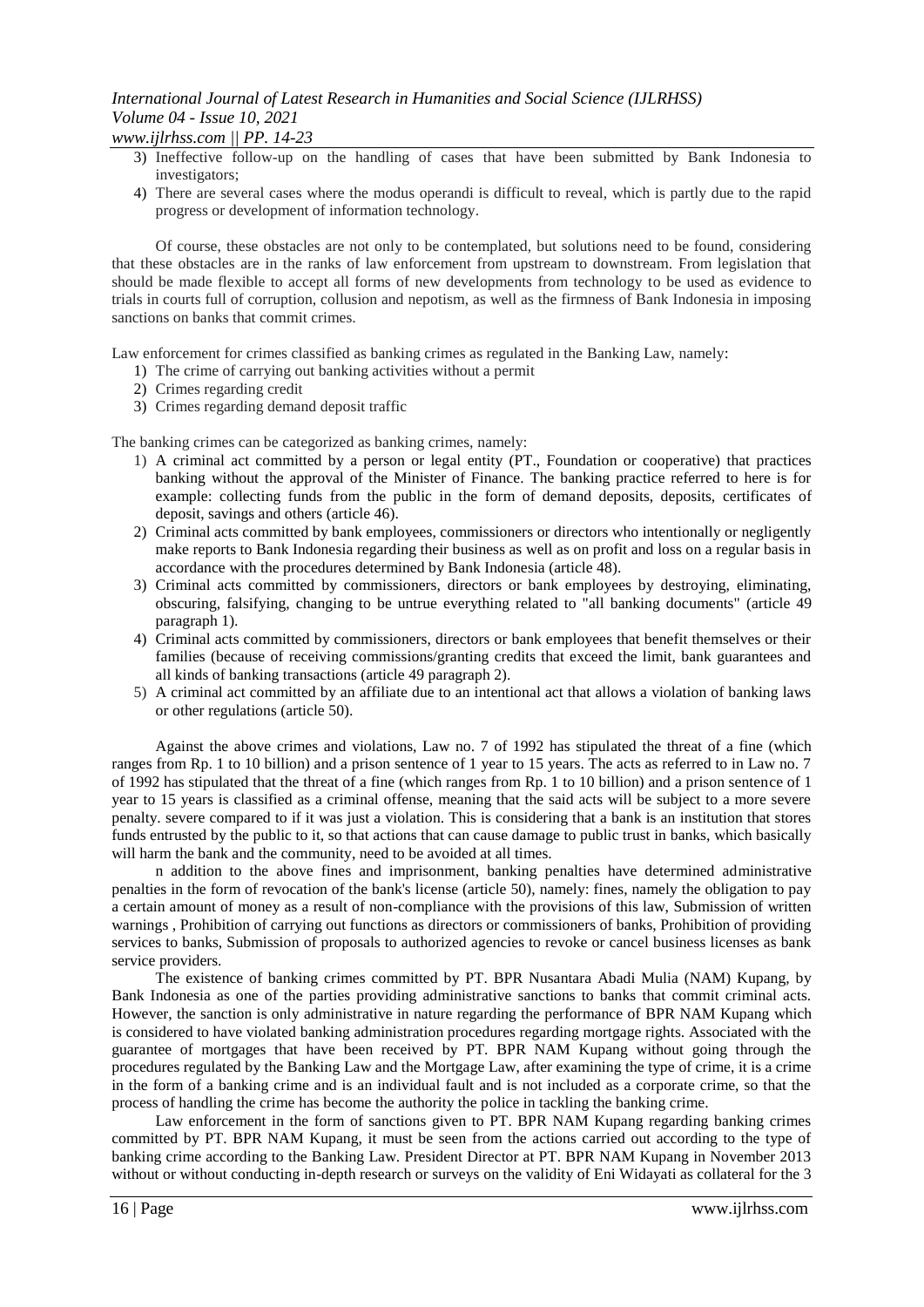### *www.ijlrhss.com || PP. 14-23*

(three) original Land certificates which were used as loan collateral for loan applications amounting to Rp.250,000,000. In terms of the President Director at PT. BPR NAM Kupang knows that the original 3 (pieces) of Collateral certificates have not or without a Mortgage Deed made at a Notary signed by the Victim as the owner of the original valid Land Certificate Collateral. Action Director of PT. BPR NAM Kupang is an act against the law, because it is not in accordance with the provisions of Law Number 4 of 1996 concerning Mortgage on Land and objects related to land. The granting of Mortgage is preceded by a promise to provide Mortgage as a guarantee for the repayment of certain debts by making a Deed of Granting Mortgage by PPAT (Article 10 paragraphs (1) and (2) of Law No. 4 of 1996), Against this crime PT. BPR NAM Kupang has obtained administrative sanctions and criminal witnesses. Administrative sanctions applied to PT. BPR NAM Kupang is a sanction of warning and supervision of the finances of PT. BPR NAM Kupang, in addition to the administrative sanctions, PT. BPR NAM through the Kupang Court Decision Number: 55/PDT.G/2017/PN.Kpg has ordered PT. BPR NAM Kupaang to return 3 land certificates to their rightful owners without conditions.

The application of administrative sanctions that have been applied, the application of criminal sanctions are also carried out to PT. BPR NAM Kupang, where the former director of PT. BPR NAM Kupang because of his actions which are classified as criminal acts of fraud and embezzlement have been criminally processed and have been designated as suspects to account for their actions.

Based on the description above, it can be concluded that the application of witnesses to PT. BPR NAM Kupang which has been proven to have committed a banking crime, namely administrative sanctions and criminal sanctions, for having guaranteed credit without going through the procedures regulated by the Banking Law and the Liability Rights Act.

### **3. Application of Sanctions by Bank Indonesia to Banking Crime Actors**

Bank Indonesia as the Supervisory Bank for banking activities in the Indonesian territory, always supervises banks identified as having committed banking crimes, including banks located in the Province of East Nusa Tenggara. Bank Indonesia Representative Office of East Nusa Tenggara Province in implementing sanctions for perpetrators if a banking crime has occurred.

Naek Tigor Sinaga, Head of Bank Indonesia Representative Office for East Nusa Tenggara Province (interview on 26 April 2021), revealed that: "Law no. 7 of 1992 as amended by Law no. 10 of 1998 concerning Banking (hereinafter referred to as the Banking Law) stipulates thirteen kinds of criminal acts which are regulated starting from Article 46 to Article 50A".

As explained by the sources mentioned above regarding Law no. 7 of 1992 as amended by Law no. 10 of 1998 concerning Banking (hereinafter referred to as the Banking Law) stipulates thirteen kinds of criminal acts which are regulated starting from Article 46 to Article 50A, which have been classified into four types, namely:

### **a. riminal Acts Related to Licensing**

This crime is also known as an illegal bank crime. Article 46 Paragraph (1) states that whoever collects funds from the public in the form of savings without a business license from the leadership of Bank Indonesia as referred to in Article 16, is threatened with imprisonment for a minimum of 5 (five) years and a maximum of 15 (fifteen) years. ) years and a minimum fine of 10,000,000,000.00 (ten billion rupiah) and a maximum of 200,000,000,000.00 (two hundred billion rupiah). The provisions of paragraph (2) state that in the event that the activities as referred to in paragraph (1) are carried out by legal entities in the form of limited liability companies, associations, foundations or cooperatives, prosecution of the said bodies shall be carried out either against those who gave the orders to commit the acts. or who acts as a leader in the act or against both. This provision is the only provision in the Banking Law that imposes threats of punishment on corporations by prosecuting those who give orders or their leaders.

### **b. Rimes related to bank secrecy**

Article 47 Paragraph (1) of the Banking Law stipulates that whoever without bringing a written order or permission from the leadership of Bank Indonesia as referred to in Article 41, Article 41A, and Article 42, intentionally forces a bank or an Affiliated Party to provide information as referred to in Article 40 , is threatened with imprisonment for a minimum of 2 (two) years and a maximum of 4 (four) years and a fine of at least Rp. 10,000,000,000.00 (ten billion rupiah) and a maximum of Rp. 200,000,000,000.00 (two hundred billion rupiah).

Paragraph (2) Members of the Board of Commissioners, Board of Directors, bank employees or other affiliated parties who intentionally provide information that must be kept confidential according to Article 40, are threatened with imprisonment for a minimum of 2 (two) years and a maximum of 4 (four) years and a fine at least Rp. 4,000,000,000.00 (four billion rupiah) and a maximum of Rp. 8,000,000,000.00 (eight billion rupiah).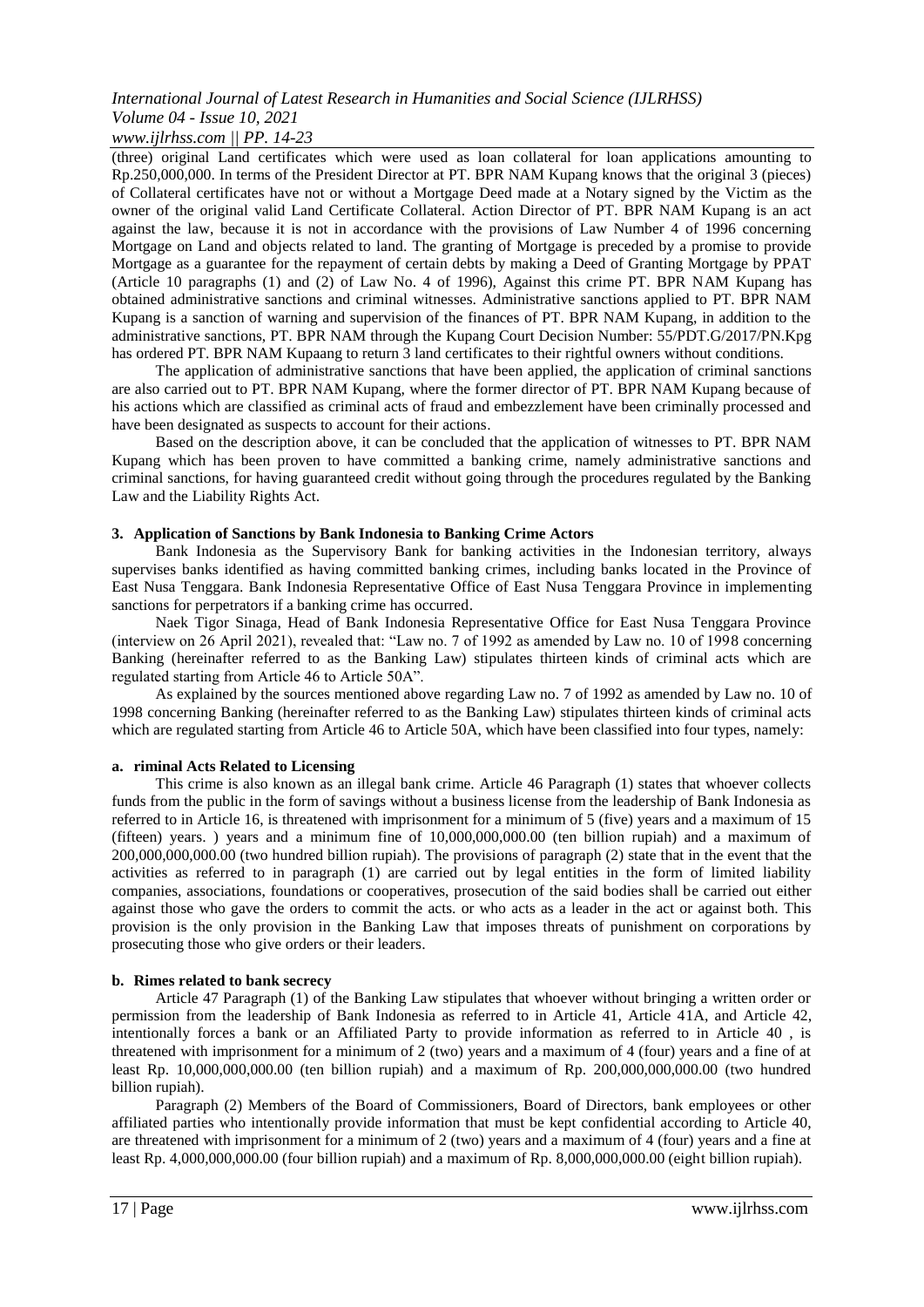### *www.ijlrhss.com || PP. 14-23*

Article 47A. The Banking Law states that Members of the Board of Commissioners, Directors, or bank employees who intentionally fail to provide information that must be fulfilled as referred to in Article 42A and Article 44A, are threatened with imprisonment for a minimum of 2 (two) years and a maximum of 7 (seven) years. years and a fine of at least Rp. 4,000,000,000.00 (four billion rupiah) and a maximum of Rp. 15,000,000,000.00 (fifteen billion rupiah).

### **c. Crimes Related to Bank Supervision and Guidance**

Article 48 Paragraph (1) of the Banking Law states that a Member of the Board of Commissioners, Board of Directors, or bank employee who intentionally does not provide information that must be fulfilled as referred to in Article 30 paragraph (1) and paragraph (2) and Article 34 paragraph (1) and paragraph (2), is threatened with imprisonment for a minimum of 2 (two) years and a maximum of 10 (ten) years and a fine of at least Rp. 5,000,000,000.00 (five billion rupiah) and a maximum of Rp. 100,000,000,000.00 (one hundred billion rupiah).

Paragraph (2) of the Banking Law states that, Members of the Board of Commissioners, Board of Directors, or bank employees who fail to provide information that must be fulfilled as referred to in Article 30 Paragraph (1) and Paragraph (2) and Article 34 Paragraph (1) and Paragraph (2), is threatened with imprisonment for a minimum of 1 (one) year and a maximum of 2 (two) years and or a fine of at least Rp. 1,000,000,000.00 (one billion rupiah) and a maximum of Rp. 2,000,000,000.00 (two billion rupiah).

#### **d. Crimes Related to Bank Business**

Article 49 Paragraph (1) of the Banking Law states that, members of the Board of Commissioners, Board of Directors, or bank employees who intentionally :

- 1. Create or cause false records in the books or in reports, as well as in documents or reports on business activities, transaction reports or bank accounts.
- 2. Eliminate or exclude or cause non-recording in the books or in reports, as well as in documents or business activity reports, transaction reports or bank accounts;
- 3. Changing, obscuring, hiding, deleting, or eliminating the existence of a record in the books or in a report, or in a document or business activity report, transaction report or bank account, or intentionally changing, obscuring, eliminating, hiding or damaging the bookkeeping records.

Threatened with imprisonment for a minimum of 5 (five) years and a maximum of 15 (fifteen) years and a fine of at least Rp. 10,000,000,000.00 (ten billion rupiah) and a maximum of Rp. 200,000,000,000.00 (two hundred billion rupiah).

Article 49 of the Law Paragraph (2) of the Banking Law states that, members of the Board of Commissioners, Directors or bank employees who intentionally :

- 1. Requesting or receiving, permitting or agreeing to receive a reward, commission, additional money, services, money or valuables, for his personal benefit or for the benefit of his family, in order to obtain or seek to obtain for others in obtaining a down payment, bank guarantee , or credit facilities from banks, or in the context of purchasing or discounting by banks on money orders, promissory notes, checks, and trading papers or other evidence of obligations, or in order to give approval for other people to carry out withdrawals of funds that exceed their credit limits. on the bank;
- 2. Not carrying out the necessary steps to ensure the bank's compliance with the provisions of this law and the provisions of other laws and regulations that apply to banks,

Threatened with imprisonment for a minimum of 3 (three) years and a maximum of 8 (eight) years and a fine of at least Rp. 5,000,000,000.00 (five billion rupiah) and a maximum of Rp. 100,000,000,000.00 (one hundred billion rupiah).

Furthermore, Article 50 of the Banking Law states that, an Affiliated Party who intentionally does not carry out the necessary steps to ensure the bank's compliance with the provisions of this Law and other laws and regulations applicable to banks, is threatened with imprisonment of at least 3 (three) years and a maximum of 8 (eight) years and a fine of at least Rp. 5,000,000,000.00 (five billion rupiah) and a maximum of Rp. 100,000,000,000.00 (one hundred billion rupiah).

Article 50A. The Banking Law stipulates that, a shareholder who intentionally orders the Board of Commissioners, Board of Directors, or bank employee to take or not to take an action that results in the bank not carrying out the necessary steps to ensure the bank's compliance with the provisions of this law and the prevailing laws and regulations. other regulations applicable to banks, shall be punished with imprisonment for a minimum of 7 (seven) years and a maximum of 15 (fifteen) years and a fine of at least Rp. 10,000,000,000.00 (ten billion rupiah) and a maximum of Rp. 200,000,000,000.00 (two hundred billion rupiah).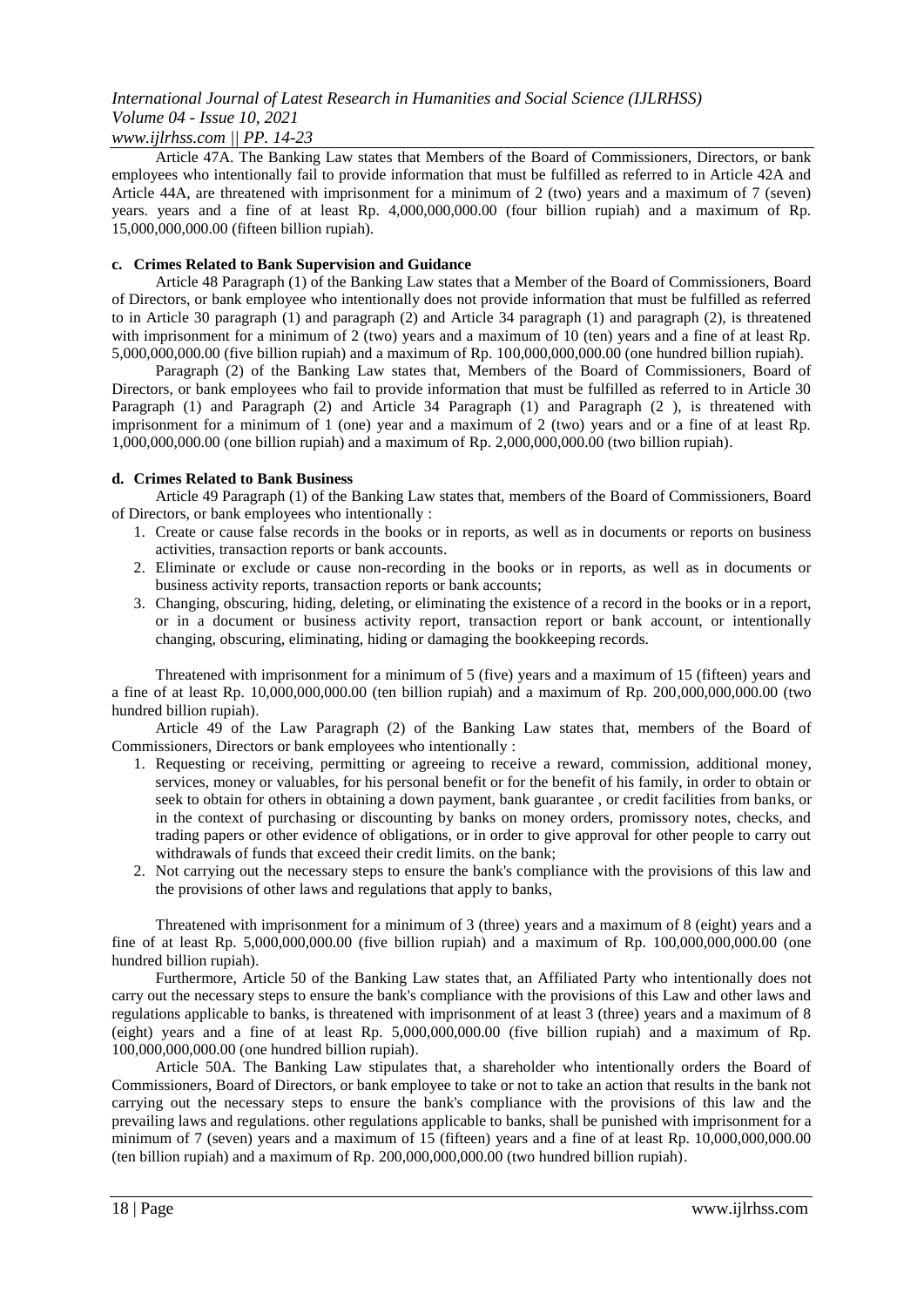### *www.ijlrhss.com || PP. 14-23*

In addition to the types of banking crimes and criminal sanctions described above, Muhamad Syahrial as Deputy for Economics and Monetary Affairs also revealed that related to other criminal acts related to banking activities, namely: In fact, there are other criminal acts that are closely related to banking activities, namely: Capital Market Crimes and Money Laundering" (interview on April 26, 2021).

The explanation of the Head of the Economic and Monetary Division, can be analyzed more by the author based on the provisions of the Banking Act, then the Capital Market Crimes and Money Laundering Crimes in the banking sector will be described as follows:

### **a. Capital Market Crime**

Formal policies regarding Capital Market Crimes (TPPM) are regulated in Law Number 8 of 1995 concerning Capital Markets (hereinafter referred to as UUPM), in chapter XV concerning criminal provisions (articles 103-110). According to Article 110, TPPM consists of two groups of types of criminal acts, namely: TPPM in the form of "crimes", regulated in Article 103 Paragraph (1), Article 104, Article 106, and Article 107; and TPPM in the form of "violations", are regulated in Article 103 Paragraph (2), Article 105, and Article 109".

### **b. Money Laundering**

The crime of money laundering can popularly be explained as the activity of transferring, using or carrying out other acts of the proceeds of criminal acts that are often committed by organized crime or individuals who commit acts of corruption, narcotics trafficking and other criminal acts with the aim of hiding or obscuring the origin of the money originating from the proceeds of the crime so that it can be used as if it were legal money without being detected that the money came from illegal activities.

Money laundering activities in the financial system in general and the banking system in particular carry enormous risks. These risks include operational risk, legal risk, transaction concentration risk, and reputation risk. For Indonesian banks, money laundering is a matter that is very vulnerable because first, the role of the banking sector in the financial system in Indonesia, as described earlier, is very important. Therefore, the banking system is a major concern in implementing the anti-money laundering regime. Second, the high level of technological development and globalization in the banking sector make the banking industry an easy ground for money laundering crimes and is the most effective means for conducting money laundering activities. Criminals can use banks for money laundering activities because banking services and products allow traffic or transfer of funds from one bank to another bank or financial institution, so that the origin of the money is difficult for law enforcement to trace".

The involvement of banks in money laundering activities can be in the form of:

- a. Depositing the proceeds of crime under a false name;
- b. Deposits of money in the form of deposits/savings/giro;
- c. Exchange of denominations resulting from illegal acts;
- d. Submission of credit applications with guaranteed money deposited in the bank concerned;
- e. Use of transfer facilities;
- f. Falsification of documents in cooperation with the relevant bank officials; and establishment/utilization of illicit banks

This can happen given the ease in the process of managing the proceeds of crime in various bank business activities. In addition, because criminal organizations require financial management by placing their funds in banking business activities, the use of banks is something that is very necessary in an effort to obscure the origin of the source of funds. This shows the close relationship between criminal organizations and financial institutions, especially banks.

Starting from the description above, it can be concluded that the application of banking crime sanctions can be seen from thirteen kinds of criminal acts regulated starting from Article 46 to Article 50A, namely:

- 1. Criminal Acts Related to Licensing, the witness applied is in the form of imprisonment for a minimum of 5 (five) years and a maximum of 15 (fifteen) years and a fine of at least 10,000,000,000.00 (ten billion rupiah) and a maximum of 200,000,000,000.00 (two hundred billion rupiah).
- 2. Criminal Acts Related to Bank Secrecy, the witness applied is in the form of imprisonment for a minimum of 2 (two) years and a maximum of 4 (four) years and a fine of at least Rp. 10,000,000,000.00 (ten billion rupiah) and a maximum of Rp.15,000,000,000.00 (fifteen billion rupiah)
- 3. Crimes Related to Bank Supervision and Guidance, the witness applied is in the form of imprisonment for a minimum of 2 (two) years and a maximum of 10 (ten) years and a fine of at least Rp.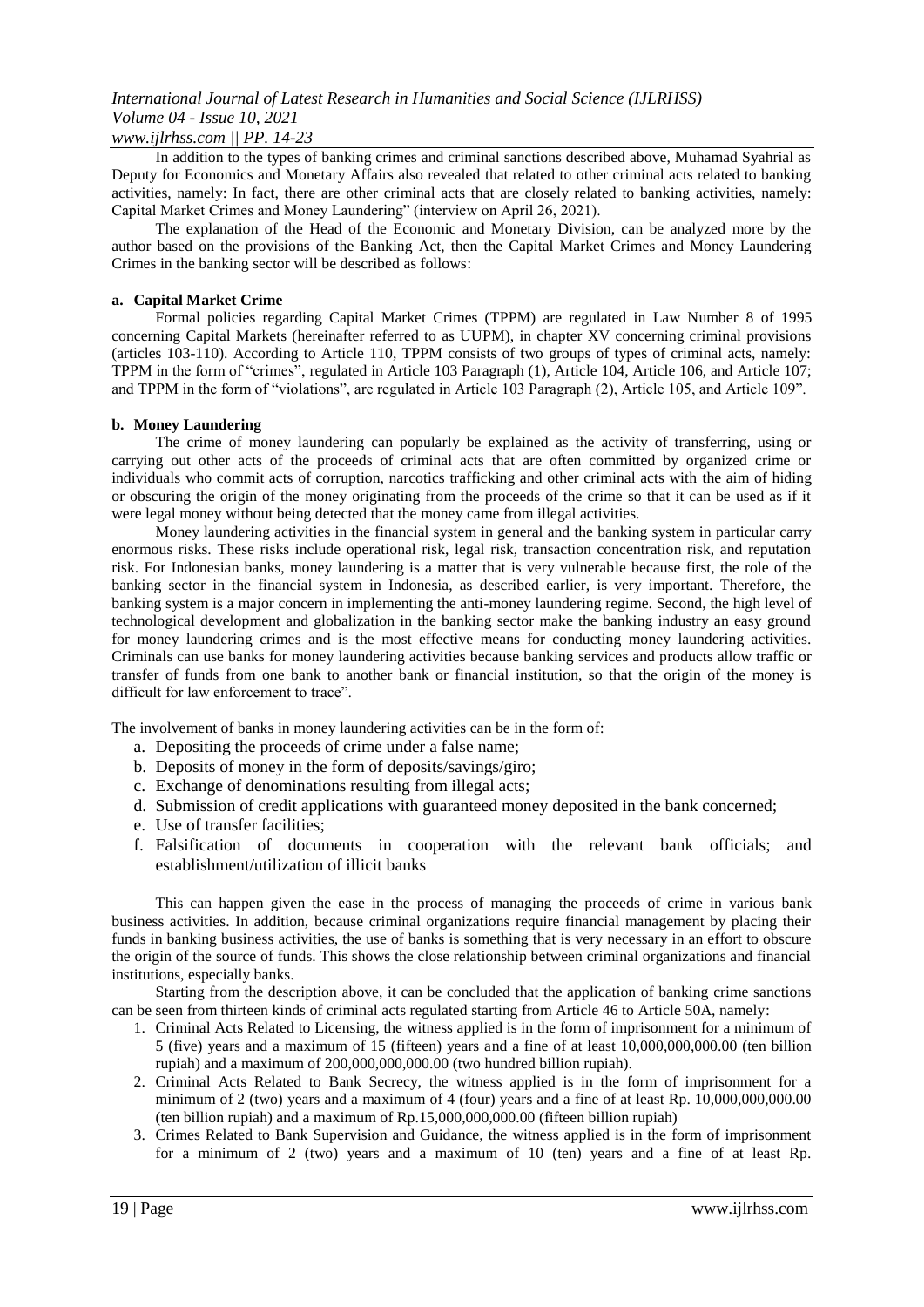*www.ijlrhss.com || PP. 14-23*

5,000,000,000.00 (five billion rupiahs) ) and a maximum of Rp. 100,000,000,000.00 (one hundred billion rupiah).

4. Criminal Acts Related to Bank Business, the witness applied is in the form of imprisonment for a minimum of 5 (five) years and a maximum of 15 (fifteen) years and a fine of at least Rp. 10,000,000,000.00 (ten billion rupiah) and a maximum of Rp.200,000,000,000.00 (two hundred billion rupiah).

#### **4. Law Enforcement for PT. BPR NAM Kupang Which Has Received Mortgage Guarantee Without Procedures Regulated In The Mortgage Law.**

#### **1.1. The Authority of Bank Indonesia in the Application of Banking Sanctions as a Form of Law Enforcement.**

Naek Tigor Sinaga as Head of Bank Indonesia Representative for East Nusa Tenggara Province, revealed that: "Bank Indonesia has issued various regulations regarding bank internal control which are summarized in the Standard Guidelines for Internal Control Systems for Commercial Banks" (interview on April 26, 2021).

Furthermore, it is also explained that "The internal control system can be in the form of policies and work procedures designed in such a way as to create a check and balance mechanism. The application of a check and balance mechanism can be applied if it is supported by all parties involved in it, an internal control system will run effectively and can be expected to close the opportunity for fraud to occur" (interview on April 26, 2021).

Based on this explanation, it can be analyzed that to support the creation of a good internal control system for commercial banks, one of the efforts made by the central bank is to require banks to implement a check and balance mechanism, so that the internal control system will run effectively and can be expected to cover opportunities for fraud".

Fauzi Amir, Director of the Administrative Services Unit (interview on 26 April 2021), also revealed that: "Law no. 7 of 1992 concerning Banking as amended by Law no. 10 of 1998, and Law no. 23 of 1999 has been amended by Law No. 3 of 2003 concerning Bank Indonesia, affirming the position of Bank Indonesia as a supervisor and supervisor of banking with duties and authorities, among others*:*

- 1. Granting and revoking bank business licenses;
- 2. Establish regulations in the banking sector;
- 3. Supervise banks;
- 4. Imposing sanctions on banks that violate banking regulations.

In addition to the above, by Muhamad Syahrial, revealed that the authority of BI as a bank supervisory authority to the occurrence of banking crimes is limited only to the prudential banking aspect with the authority to provide administrative sanctions. Meanwhile, for violations that are criminal acts (fraud) are fully under the authority of law enforcement officers (police, prosecutors and courts), (interview on April 26, 2021).

Based on this explanation, it can be analyzed that banking crimes without certainty and good and firm law enforcement, the bank supervision system will become dull, so that efforts to create a sound banking system must be carried out in line with efforts to improve and enforce law in this country.

Regarding violations, BI has the authority to impose administrative sanctions, including dismissal of bank management and the inclusion of management or shareholders in the list of disgraced people in the banking sector. affiliated parties, namely, management, employees, owners and shareholders of the bank, as well as other parties who use the bank as a means of committing criminal acts.

One of the factors that makes the national banking system porous and vulnerable to banking crimes is the result of bank managers and owners who tend to exploit and or ignore the precautionary principle. The implementation of the prudential principle is important in order to realize a healthy and strong and solid banking system. Crimes that arise in the banking world today show how weak the commitment to implementing the precautionary principle among banking business players is.

Based on this fact, it seems that banking cannot be entirely left to the market mechanism, because in reality the market is not always able to correct itself if something unexpected happens. With the application of the precautionary principle which is also required by Bank Indonesia, it is hoped that a healthy, strong and solid banking world will be created regardless of all kinds of problems.

The same thing was also expressed by Ni Putu Sri Sandi, as manager at the BI Checking section that: "The precautionary principle also focuses on the necessity of good management, be it financial management, credit management, control management and supervision, so that crime in the banking world can be minimized." (interview April 26, 2021).

Based on this explanation, one of the causes of crime in the banking world is due to the lack of effective supervision in the banking world, for that we need an effective supervision as a means to prevent and eradicate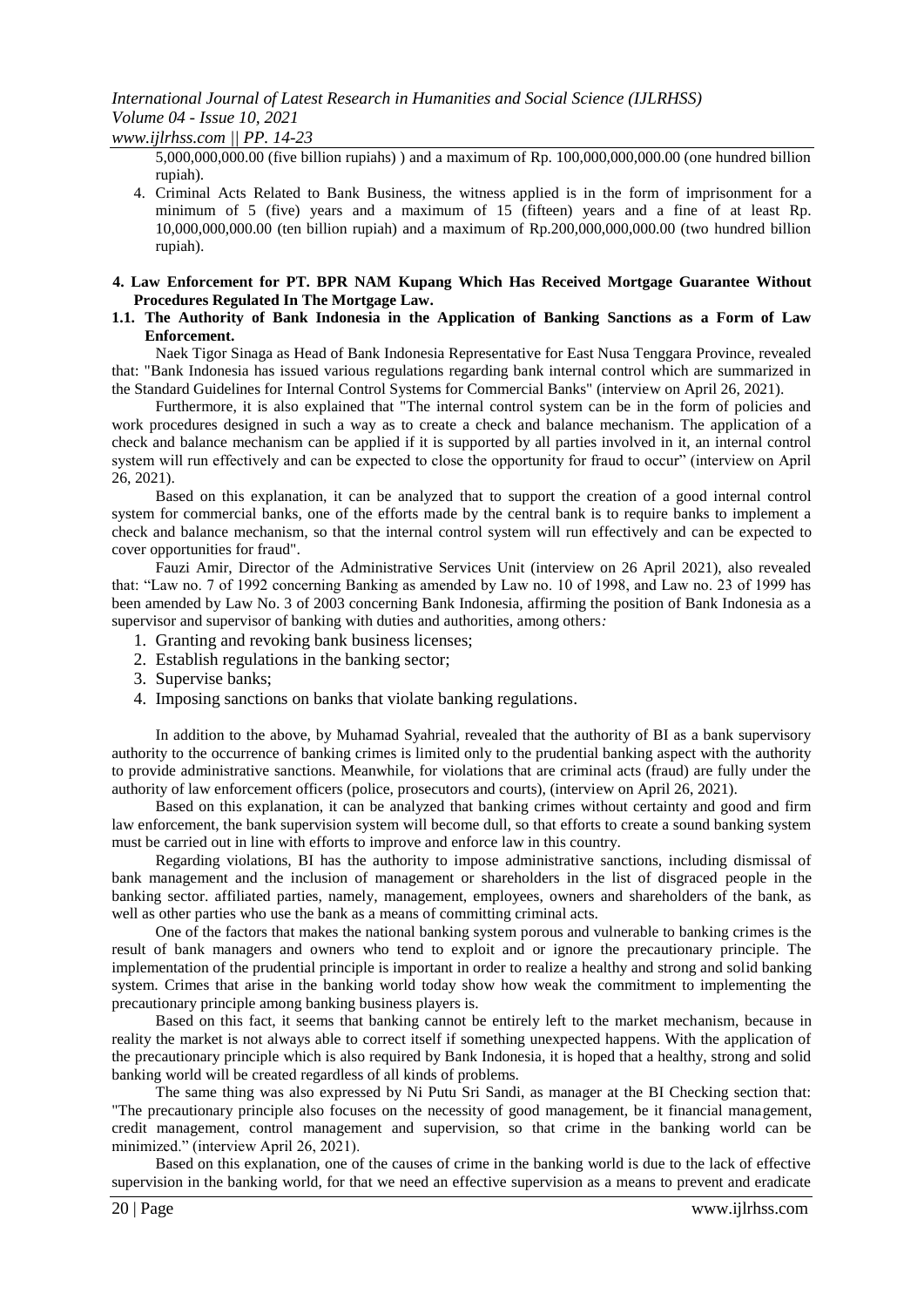## *www.ijlrhss.com || PP. 14-23*

crime in the banking world. Thus, with effective supervision, it is hoped that a healthy and strong banking sector will grow and ultimately the "public trust" in the banking world will increase.

The purpose of bank supervision is essentially to increase public confidence that the bank is financially sound, that the bank is managed properly and professionally and that there is no threat to the interests of the public who deposit their funds in the bank. The existence of bank supervision and development is to create a sound banking system, which fulfills three aspects, namely banking that can properly maintain the interests of the community and banking that develops fairly and is beneficial for the national economy.

Effective and independent supervision is very much needed by banks now and in the long term as a response to the increasing crime in the banking sector, whether carried out by bank administrators, bankers who use the banks they manage as tools to enrich themselves or their own interests or interests. in response to the increasing risks faced by banks.

The discovery of cases identified as banking crimes proves that the supervisory system at banks is not implemented properly and consistently and the guidance that should be carried out is not carried out properly, Bank Indonesia as an external supervisory bank and other commercial banks themselves as internal supervisors. Therefore, Bank Indonesia as the bank authority must continue to improve the supervisory system and consolidate the bank supervision organization in Bank Indonesia."

Starting from the description of the opinion, it can be concluded that the authority of Bank Indonesia is to supervise banking, so that banking crimes do not occur, in addition to having supervisory authority regarding the imposition of administrative sanctions (administrative processes), while criminal sanctions are the authority of the state apparatus in the criminal justice system (police, Prosecutors, judiciary and correctional institutions) as regulated in the Criminal Procedure Code.

### **1.2. Law Enforcement in the Form of Application of Sanctions by Bank Indonesia for PT. BPR NAM Kupang Which Has Received Mortgage Guarantee Without Procedures Regulated In The Mortgage Law.**

President Director at PT. BPR NAM Kupang in November 2013 without applying the principle of prudence in the banking business, has received mortgage guarantees by not conducting in-depth research or surveys on the validity of Eni Widayati as collateral for the 3 (three) original Land certificates as collateral for the loan.

Director of PT. BPR NAM Kupang should have rejected the loan application, because it was against the Banking Law and the Mortgage Law. but the President Director of PT. BPR NAM has received and approved the loan application of Rp.250,000,000 by Eni Widayati with the guarantee of SIUP PT. Tirta Arum Gypsum and 3 (three) original Land Certificates. Although Eni Widayati and the President Director at PT. BPR NAM Kupang knows that the original 3 (pieces) of Collateral certificates have not or without a Mortgage Deed made at a Notary signed by the Victim as the owner of the original valid Land Certificate Collateral.

Whereas the actions taken by the Director of PT. BPR NAM Kupang, which carries out banking business actions, has resulted in a banking crime, namely: criminal acts related to bank business. Crimes related to bank business are regulated in the provisions of Article 49 of the Banking Law with a penalty of imprisonment of at least 7 (seven) years and a maximum of 15 (fifteen) years, and a fine of at least Rp. 10,000,000,000., - (ten billion rupiah) and a maximum of Rp. 200,000,000,000,- (two hundred billion rupiah).

Banking crimes committed by the Director of PT. BPR NAM Kupang can be revealed on the basis of complaints from victims (owners of original land certificates) to law enforcement agencies, namely the police. Furthermore, from the results of the investigation and investigation process carried out by the police, the fact that 3 (three) original land certificates have been illegally used as collateral for credit guarantees at PT. BPR NAM Kupang.

Law enforcement in the form of sanctions by Bank Indonesia for PT. BPR NAM Kupang are administrative sanctions and criminal sanctions. Giving administrative sanctions because the Director of PT. BPR NAM Kupang has violated banking administration procedures regarding mortgage rights, so that PT. BPR NAM as conducting financial reporting based on banking business to Bank Indonesia.

The application of criminal sanctions by Bank Indonesia has been handed over to the competent authorities, namely the police. Therefore, according to the results of investigations and investigations carried out by the police, it was found that banking crimes were committed on the basis of individual crimes committed by the Director of PT. BPR NAM Kupang, criminal liability is personal and not classified as a corporate crime, so that the form of criminal liability is based on the decision of the judge who examines and tries in the competent court.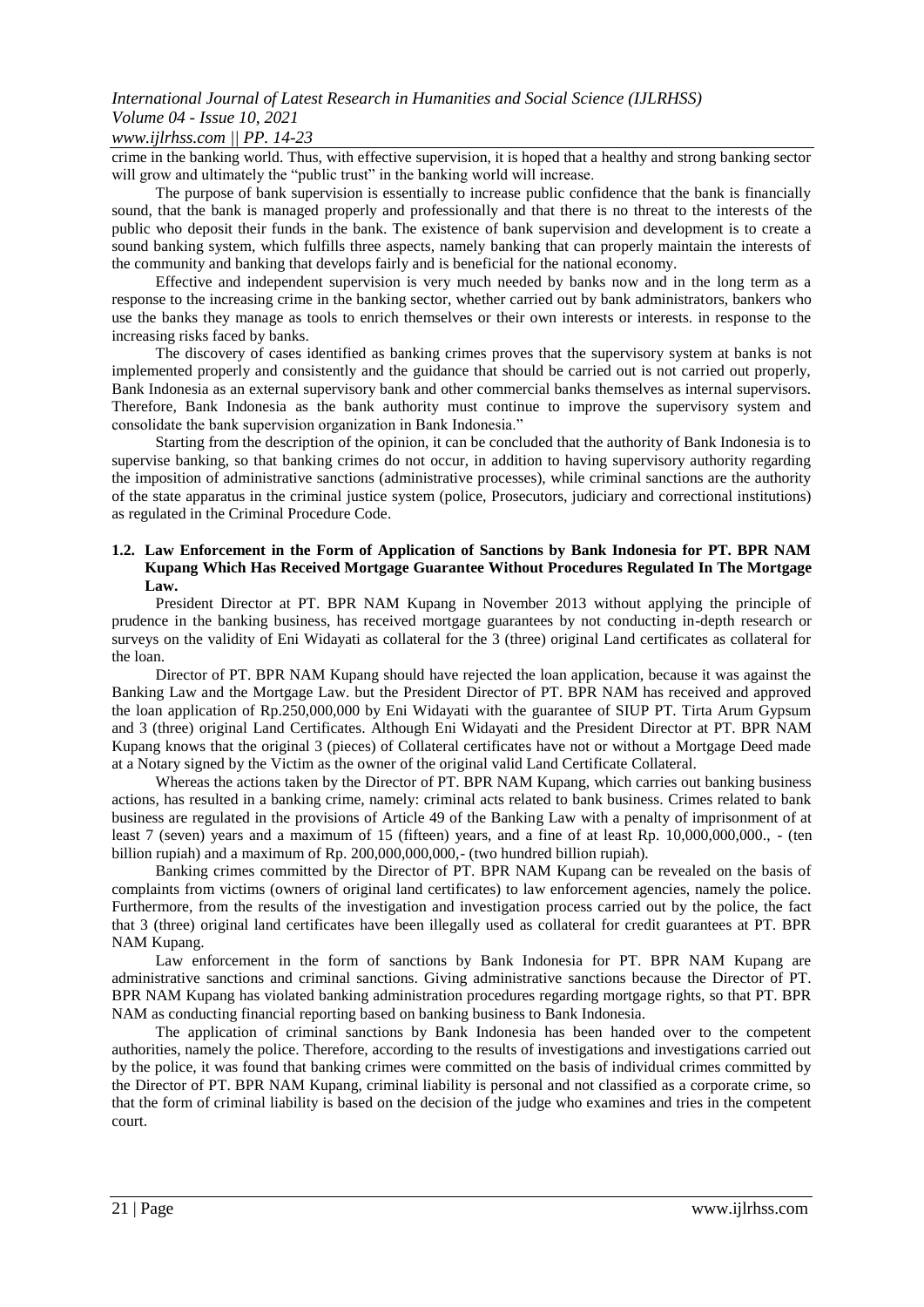#### **Conclusion**

- 1. The application of banking crime sanctions can be seen from thirteen kinds of criminal acts regulated starting from Article 46 to Article 50A, namely:
	- 1) Criminal Acts Related to Licensing, the witness applied is in the form of imprisonment for a minimum of 5 (five) years and a maximum of 15 (fifteen) years and a fine of at least 10,000,000,000.00 (ten billion rupiah) and a maximum of 200,000,000,000.00 (two hundred billion rupiah).
	- 2) Criminal Acts Related to Bank Secrecy, the witness applied is in the form of imprisonment for a minimum of 2 (two) years and a maximum of 4 (four) years and a fine of at least Rp. 10,000,000,000.00 (ten billion rupiah) and a maximum of Rp.15,000,000,000.00 (fifteen billion rupiah)
	- 3) Crimes Related to Bank Supervision and Guidance, the witness applied is in the form of imprisonment for a minimum of 2 (two) years and a maximum of 10 (ten) years and a fine of at least Rp. 5,000,000,000.00 (five billion rupiahs) ) and a maximum of Rp. 100,000,000,000.00 (one hundred billion rupiah).
	- 4) Criminal Acts Related to Bank Business, the witness applied is in the form of imprisonment for a minimum of 5 (five) years and a maximum of 15 (fifteen) years and a fine of at least Rp. 10,000,000,000.00 (ten billion rupiah) and a maximum of Rp.200,000,000,000.00 (two hundred billion rupiah).
- 2. The authority of Bank Indonesia is to supervise banking, so that banking crimes do not occur, in addition to having supervisory authority regarding the imposition of administrative sanctions (administrative processes), while criminal sanctions are the authority of the state apparatus in the criminal justice system (police, prosecutors, judiciary and correctional institutions). ) as regulated in the Criminal Procedure Code.
- 3. Application of witnesses to PT. BPR NAM Kupang which has been proven to have committed banking crimes, namely administrative sanctions and criminal sanctions, for having guaranteed credit without going through the procedures regulated by the Banking Law and the Liability Rights Act.

### **Suggestion**

Based on the conclusions that have been described, the suggestions that can be given by the author are as follows:

- 1. For Bank Indonesia, the supervisory and regulatory functions in the application of administrative sanctions against banks must be truly effective and maximal, in order to prevent and minimize banking crimes.
- 2. 2. For law enforcers, in tackling banking crimes, it must be applied in accordance with the witnesses regulated in the banking law, so as to create a deterrent effect for the perpetrators of banking crimes.
- 3. 3. For the public, in relation to wanting to use banking services, especially BPR services, they must first examine the legitimacy of the banking management, so that they do not become victims of banking crimes.

### **Daftar Pustaka**

### **Books:**

- [1]. Dale, Timpe. *Resource Management Series*. Yogyakarta: Gramedia, 1999
- [2]. AA. Anwar Prabu Mangkunegara, *Company Human Resource Management*, Remaja Rosdakarya, Bandung, 2013.
- [3]. Buletin Bank Indonesia, *Hukum Banking and Central Bank*, ISSN, Jakarta, 2012
- [4]. Chainur Arrasjid, *Banking Criminal Law*,Sinar Grafika, Jakarta, 2011.
- [5]. Indryanto Senoadji, *Money Laundering in the Perspective of Criminal Law*, CV Rizkita, Jakarta, 2001
- [6]. Ivancevich, John M, dkk. *Organizational Behavior and Management*. Jakarta: Erlangga, 2006
- [7]. Jan Remmelink, *Criminal Law (Comments on the Most Important Articles of the Dutch Criminal Code and their Equivalents in the Indonesian Criminal Code)*, Jakarta, Gramedia Pustaka. 2003
- [8]. Kasmir. *Banks and Other Financial Institutions*. Edisi Revisi. Jakarta: PT. Raja Grafindo Persada, 2008.
- [9]. ------------(2005). *Banks and Other Financial Institutions*. Jakarta: PT Raja Grafindo Persada.
- [10]. M. Sholehuddin, *Sanction system in criminal law: the basic idea of double track system and its implementation,* Jakarta, Rajawali Pers*,* 2004
- [11]. Mangkunegara, Anwar Prabu. 2005. *Organizational Cultural Behavior*. Bandung: PT.Refika Aditama
- [12]. Marwan Effendy, *Typology of Banking Crimes From the Perspective of Criminal Law*, Referensi, Jakarta, 2012
- [13]. Purwanto, Ngalim, 1993. *Teaching Evaluation Principles and Techniques*, Bandung: PT. Remaja Rosdakarya.